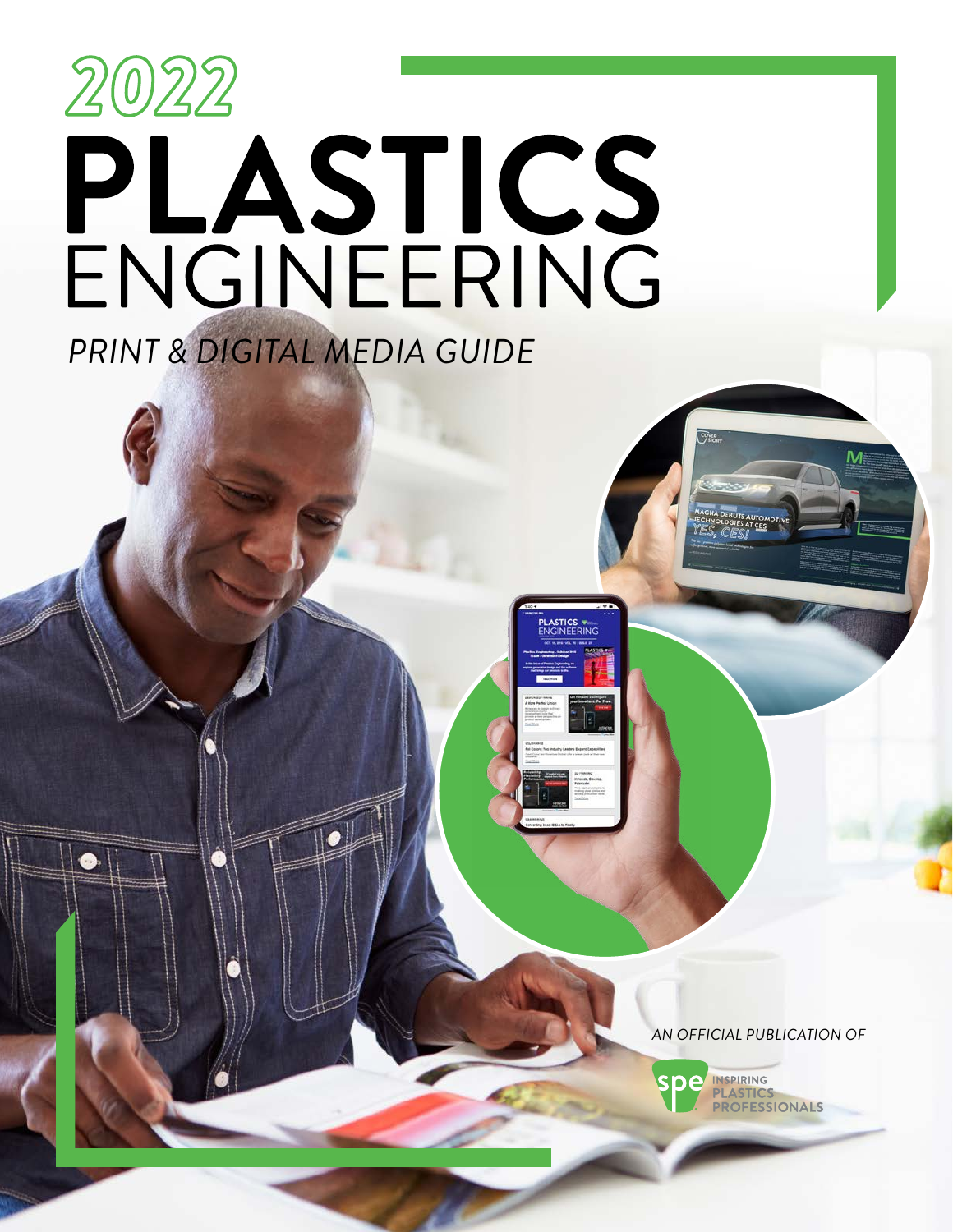# *OUR AUDIENCE*

*Plastics Engineering* keeps plastics professionals and other specialists in the value chain up to date on the latest materials, equipment and process technologies that impact all aspects of product development and applications in the industry. *Plastics Engineering* also covers the trends and influences that affect plastics in key global markets.

#### **Top reasons to advertise in the** *Plastics Engineering* **suite of media products:**

*READERSHIP:*

**90%**

**84%**

Are leaders in decisions related to new plastics technologies

Use *Plastics Engineering* content after reading it

#### *INFLUENCE:*

**30,400+ 78%**

Are decision makers in the plastics industry

#### *KNOWLEDGE:*

Use *Plastics Engineering*

media to learn about emerging technologies

#### *PRODUCTS*

| <b>Extrusion Equipment &amp; Parts</b>               | 17.1% |
|------------------------------------------------------|-------|
| Injection Molding Equipment & Parts                  | 10.8% |
| <b>Recycled Plastics</b>                             | 10.0% |
| Blow Molding Equipment & Parts                       | 9.3%  |
| Resins & Compounds                                   | 8.8%  |
| <b>Chemicals &amp; Additives</b>                     | 6.7%  |
| <b>Primary Processing Equipment</b>                  | 6.1%  |
| Coatings                                             | 5.7%  |
| <b>Reinforced Plastics</b>                           | 4.7%  |
| <b>Auxiliary Equipment/Components &amp; Supplies</b> | 4.0%  |
| Compounding & Formulating                            | 3.6%  |
| Molds/Dies & Tooling                                 | 2.6%  |
| Testing & Inspection Systems                         | 2.5%  |
| Compression & Transfer Molding Machines              | 2.4%  |
| Other                                                | 7%    |

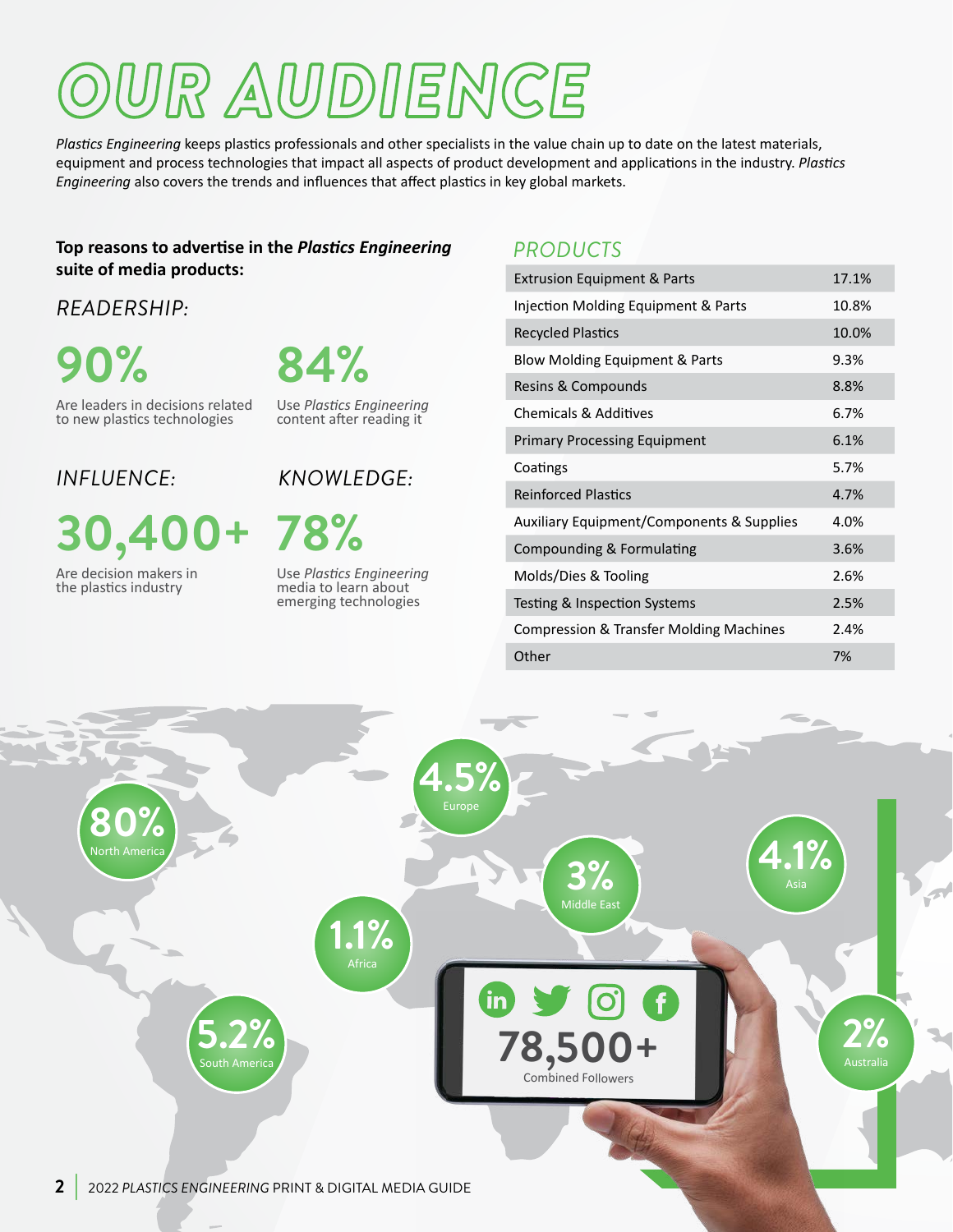# *COVERAGE WORLDWIDE*

With more than 22,500 global members from 84 countries, the SPE - Inspiring Plastics Professionals reaches more vendors, products, and services than any other group in the plastics industry.

#### *SPE MEMBERSHIP*

As an SPE member benefit, *Plastics Engineering* has the distinct advantage of providing content about new and emerging technologies to the innovators of the plastics industry. We develop enduring relationships with the big names in plastics and find out about new advances first.



# PURCHASING BUDGET





#### *INDUSTRY*

| Packaging                                | 17.0% |
|------------------------------------------|-------|
| <b>Chemicals &amp; Plastics</b>          | 9.6%  |
| Electronics & Electrical                 | 7.6%  |
| Consumer Product                         | 7.4%  |
| <b>Building &amp; Construction</b>       | 6.6%  |
| Automotive & Transportation              | 6.1%  |
| Industrial                               | 5.6%  |
| Film & Sheet Products                    | 5.0%  |
| Education                                | 5.0%  |
| <b>Recreational &amp; Sporting Goods</b> | 4.7%  |
| Recycling & Sustainability               | 4.1%  |
| Medical & Pharmaceuticals                | 4.0%  |
| 3-D & 4-D Printing                       | 3.7%  |
| Molds & Tooling                          | 3.4%  |
| Machinery-Equipment-Parts                | 2.5%  |
| Aerospace                                | 2.5%  |
| Military & Defense                       | 1.8%  |
| <b>Fabrics-Threads-Yarns</b>             | 1.8%  |
| <b>Computers &amp; Business Machines</b> | 1.5%  |
|                                          |       |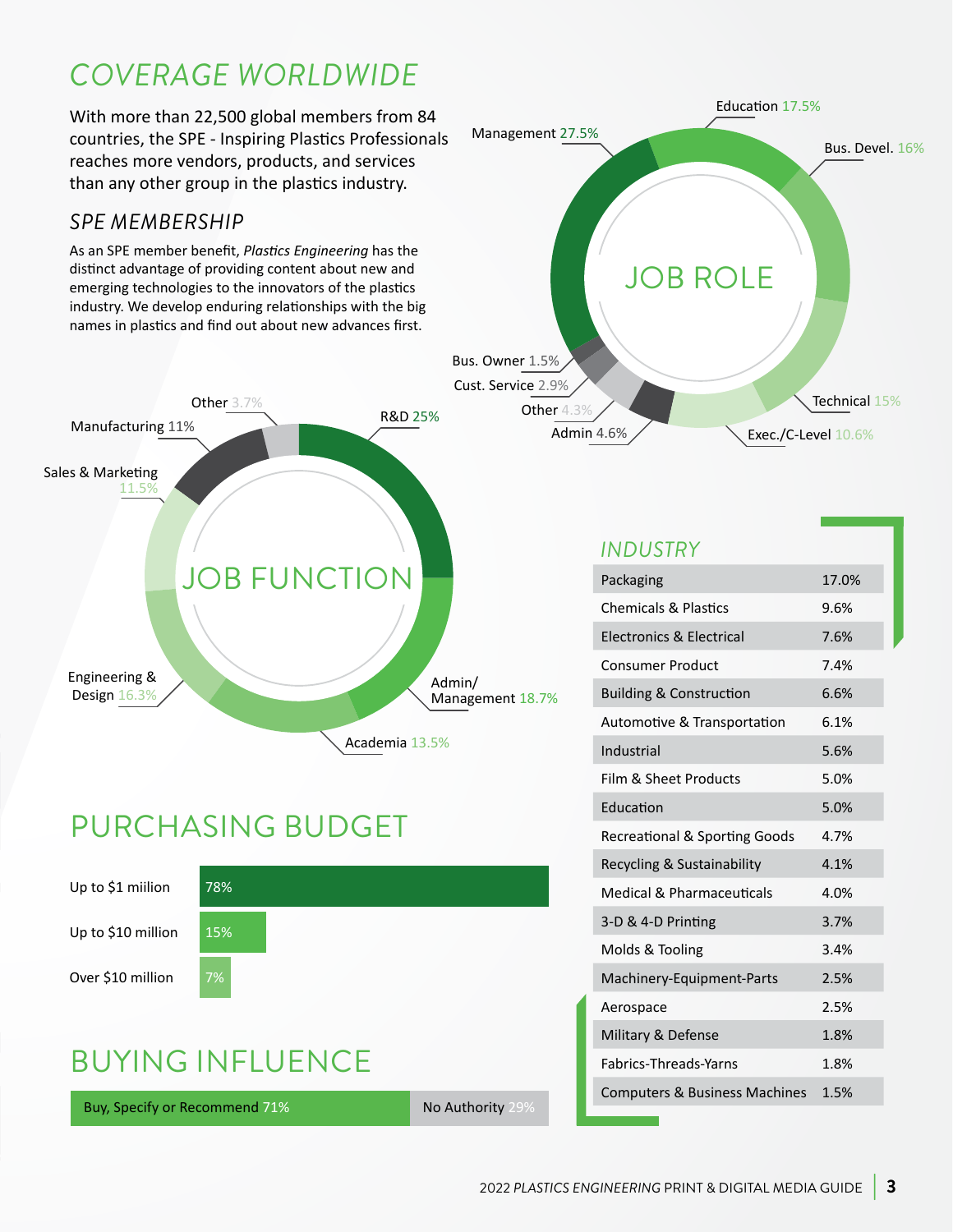# *EDITORIAL*

### *2022*

#### *JANUARY*

Blow Molding Special: Faster, Stronger, Lighter—How molders lightweight bottles and containers. **Ad Close Date:** 12/3/2021

- » New blow molding resins properties and performance **Materials Due:**
- » Rigid container enhancements
- SPE Blow Molding, ACCE, RACE Americas, Plastics in Aerospace conference report / Automotive Awards
- » SPE International Polyolefins Conference preview

#### *FEBRUARY*

Focus on Building and Construction—What designers, builders and consumers want in materials and how producers are responding. **Ad Close Date:** 12/31/2021 **Materials Due:**

- Sustainable materials boost green building capabilities
- How plastics and composites replace conventional building materials
- Plastics and electronics in 21st century houses and offices
- » SPE DEI in Manufacturing summit report (NYC)
- » SPE Vinyltec, Plastics Forum reports

#### *MARCH*

Electronics: The Shapes of Things to Come—How injection molding and hybrid processes enable the use of advanced electronics.

- » Advances in microinjection molding improve electronic component design **Materials Due:** 2/4/2022
- » New high-heat polymers broaden capabilities of electrical/electronic systems
- SPE International Polyolefins, SPE Additives & Colors Europe, SPE European Thermoforming conference previews
- » RACE Europe conference report

#### *APRIL*

Wearables and Textiles: The science of comfort and appearance, and how polymer textiles achieve both. **Ad Close Date:** 2/25/2022

- » Antimicrobial and antibacterial additives keep apparel germ-free **Materials Due:**
- » How plastics make wearables responsive to user needs
- » SPE ANTEC preview: materials innovations
- SPE Thermoset Div. conference preview

work best with barrier resins

SPE Plastics in Clean Water conference report

#### *MAY*

Flexible Packaging—Advanced mono-material structures meet growing performance and sustainability needs.

» Packaging designs and recycling technologies that 3/25/2022

**Materials Due:** 4/1/2022

**Ad Close Date:**

- Recycling technology updates: processes and collection methods that are proving most viable
- » How the packaging value chain can capitalize on circular economy choices
- SPE International Polyolefins Conference report
- SPE Extrusion Div. Precision Extrusion Topcon conference preview
- SPE ANTEC preview: equipment and research innovations

All issues include recurring coverage of product news, design, sustainability, 3D printing, people on the move and more!

#### *JUNE*

Leisure and Recreation—Plastics-rich gear for autumn and winter sports is lightweight, safe and better than ever. **Ad Close Date: Materials Due:**

- » Advanced colorants enhance the look and branding of sportswear
- SPE DEI in Manufacturing summit report (Charlotte)
- SPE Additives and Colors Europe, SPE European Thermoforming Div. conference reports

#### *JULY/AUGUST*

Special: SPE's 80th anniversary issue. SPE grew with plastics in the 20th century as thermoplastics, thermosets and related chemistries became dominant indeed indispensable—in applications. This voluminous issue looks at SPE's past achievements as well as how it will meet the technology, development, social and environmental challenges of the future. Includes essays, timelines, photos and interviews with today's innovators as well as yesterday's pioneers. A valuable reference and keepsake of a dynamic industry.

- » SPE ANTEC 2022 Show Report
- » SPE DEI in Manufacturing summit report (Anaheim)
- » SPE Auto Epcon, SPE Thermoset conference reports
- » K 2022 pre-show report: machinery and equipment

#### *SEPTEMBER*

ANTEC 2022 Report—Highlights key developments and technology innovations from presenters and exhibitors at the annual conference and exposition.

- » Developments in thermoplastic elastomers
- » SPE Extrusion Div. Precision Extrusion Topcon report » SPE ACCE, SPE Blow Molding, SPE Vinyltec
- conference previews » K 2022 pre-show report: materials

#### *OCTOBER*

Transportation Special: Automobiles—How plastics enable the future of automotive design.

- Impact of thermoplastic and thermoset foams on vehicle safety
- Plastics and the future of lightweight vehicles
- » How polymer components will make electric and autonomous vehicles more effective
- » Plastics inroads in metals and glass replacement
- SPE Detroit Automotive Conference preview

#### *NOVEMBER/DECEMBER*

Industry 4.0 Is Changing Plastics Processing: A look at the evolving technologies, applications and challenges of process control and quality.

- » Artificial intelligence in manufacturing systems
- » Digital-twin software and its impact on plant, machine and product design
- » The economic case for investment in high-tech digital systems
- » K 2022 show report
- SPE Automotive Innovation Awards-50th Anniv.
- » SPE ACCE, SPE CAD RETEC, SPE Auto TPO, SPE Blow Molding, SPE Vinyltec conference reports

**Ad Close Date:** 10/21/2022

**Materials Due:** 11/4/2022

**Ad Close Date:** 8/19/2022

**Materials Due:** 9/2/2022

**Ad Close Date:** 7/22/2022 **Materials Due:** 8/5/2022

4/22/2022

5/6/2022

**Ad Close Date:** 6/17/2022 **Materials Due:** 7/1/2022

- 
- 
- 

1/5/2022

**Ad Close Date:** 1/28/2022

3/4/2022

12/10/2021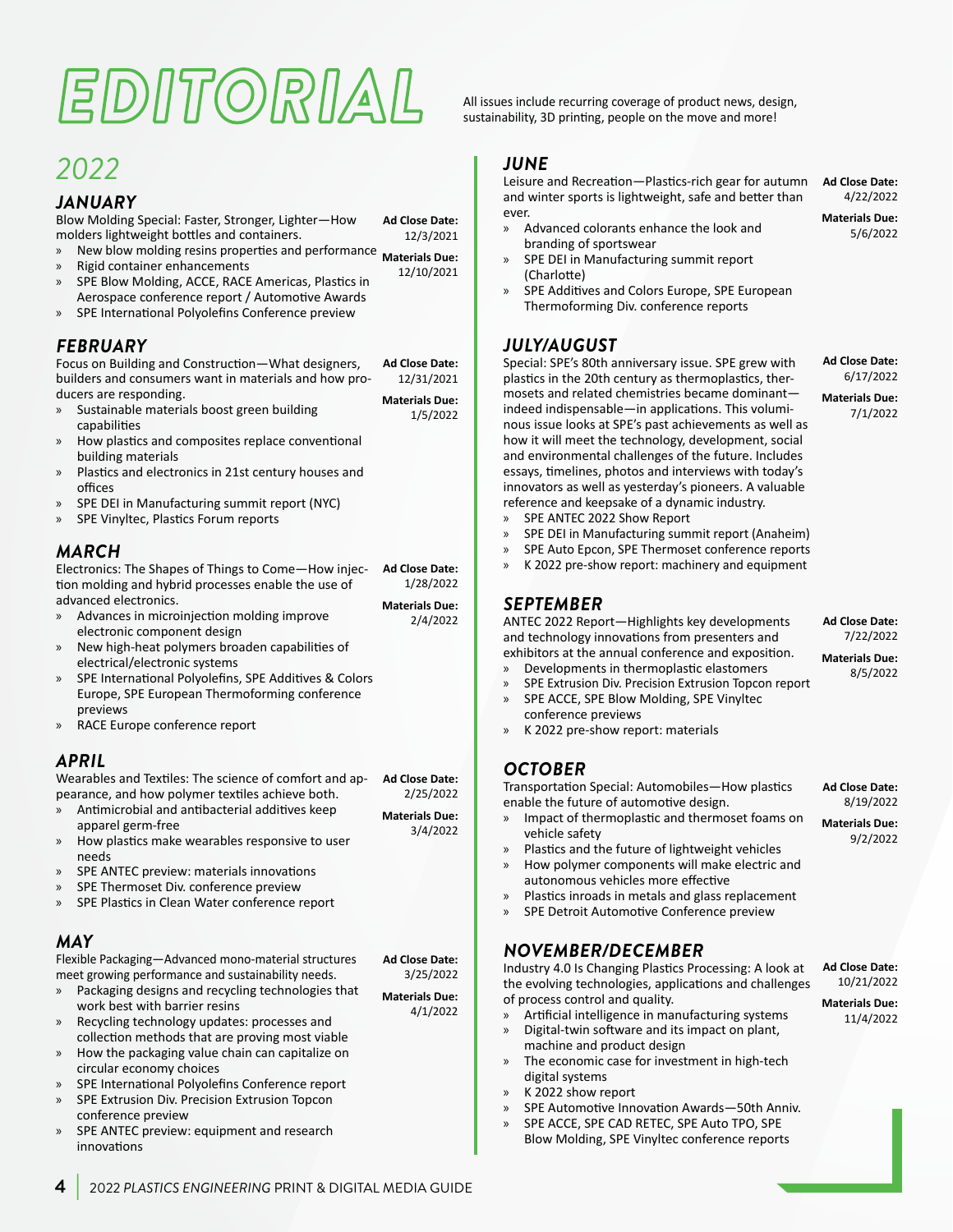# *PRINT ADVERTISING*

*Plastics Engineering* magazine has a guaranteed reach of 30,000 global industry leaders in more than 84 countries. We offer a number of print advertising opportunities that allow you to target your audience throughout the year.

# *2022 DISPLAY AD RATES*

All rates are for 4-color ads

| <b>Page Units</b> | 1x      | 3x      | 5х      | 10x     |
|-------------------|---------|---------|---------|---------|
| Two-page spread   | \$8,800 | \$7,700 | \$6,700 | \$5,900 |
| Full page         | \$4,500 | \$3,900 | \$3,400 | \$3,000 |
| Half page spread  | \$5,300 | \$4,600 | \$4,000 | \$3,500 |
| Two-thirds        | \$4,200 | \$3,700 | \$3,300 | \$2,900 |
| Half page island  | \$2,900 | \$2,600 | \$2,300 | \$2,000 |
| Half page         | \$2,800 | \$2,500 | \$2,200 | \$1,900 |
| One-third         | \$1,900 | \$1,700 | \$1,500 | \$1,300 |
| Quarter           | \$1,400 | \$1,200 | \$1,000 | \$900   |

# *2022 COVER AD RATES*

All rates are for 4-color ads

| <b>Position</b>                | 1x      | Зx      | 5х      | 10x     |
|--------------------------------|---------|---------|---------|---------|
| Cover 2 (inside-front)         | \$6,000 | \$5.300 | \$4,600 | \$4,000 |
| Cover 3 (inside-back)          | \$5.400 | \$4.700 | \$4.100 | \$3.600 |
| Cover 4 (outside-back) \$6,700 |         | \$5,900 | \$5,200 | \$4,500 |

#### **All paid print ads are included in the digital edition of** *Plastics Engineering* **magazine with a link to your website.**

Publish a two- or four-page special insert or tip-in within the print magazine. Contact us for information.

#### **Preferred Partner Program Discounts**

Special discounts for advertising campaigns are available to SPE member companies.

#### **Contact for prices and more information:**

| <b>Michael Greskiewicz</b> | <b>Desiray Young</b> |
|----------------------------|----------------------|
| E: michaelg@4spe.org       | $E:$ dyoung@4spe.org |
| P: 203-740-5411            | P: 203-740-5428      |

#### **AD FILE REQUIREMENTS**

Print: Please submit print ad materials as Adobe PDF file at 300dpi

Bleed: No additional charge.

Short rate: All advertisers (display print and digital) will be short rated 50% for unfulfilled insertions contracted.